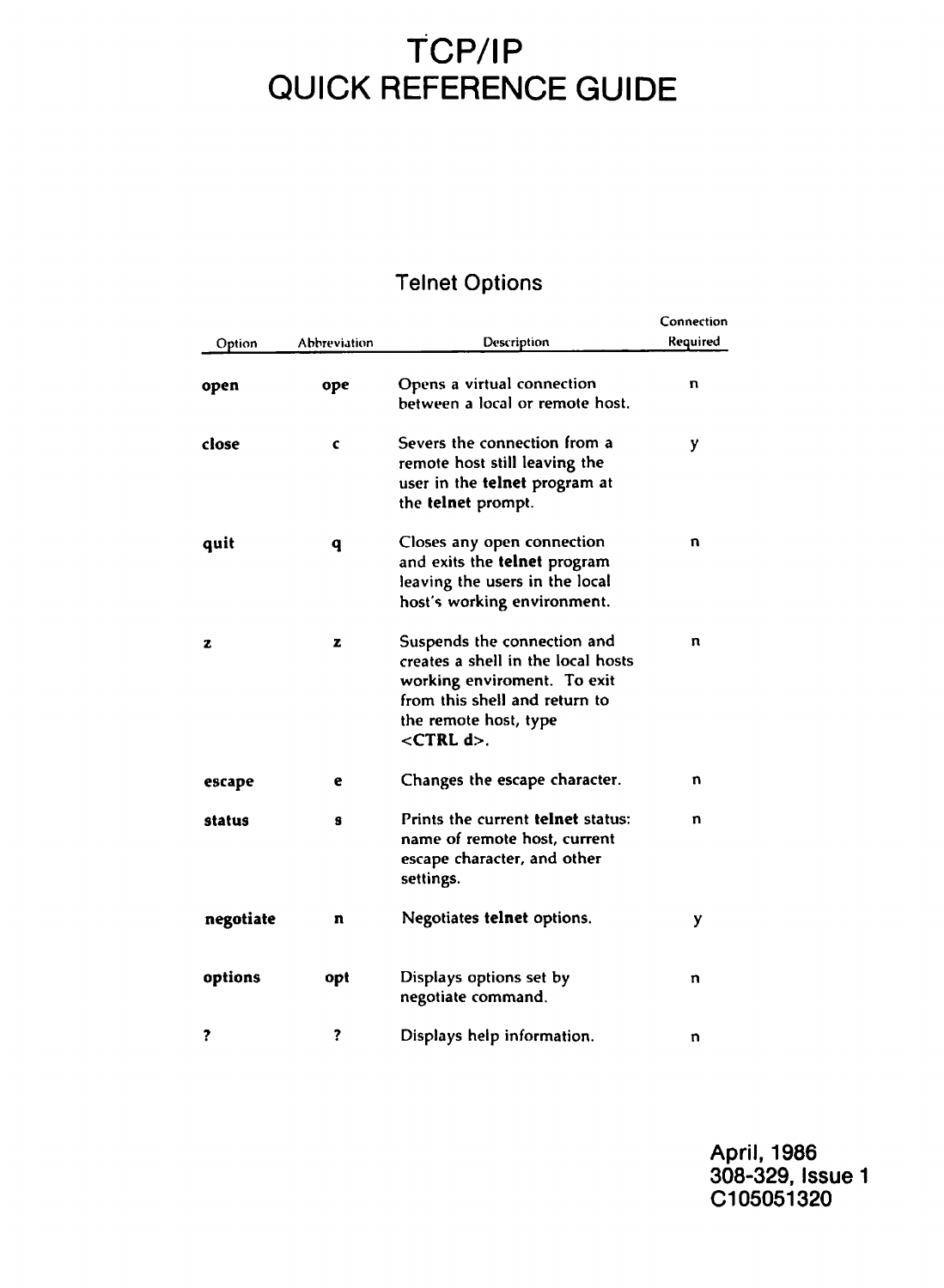## FTP Command Summary

| Command | Format             | Description                                                                                                                                                      | Remote<br>or Local<br>Host | Connect<br>Req |
|---------|--------------------|------------------------------------------------------------------------------------------------------------------------------------------------------------------|----------------------------|----------------|
| append  | append Ifile rfile | Appends file Ifile on local<br>host to <b>rfile</b> file on remote<br>host.                                                                                      | both                       | yes            |
| ascii   | ascii              | Sets file transfer type to<br>ascii.                                                                                                                             | neither                    | yes            |
| bell    | bell               | Sets end of transfer bell on<br>or off.                                                                                                                          | neither                    | no             |
| binary  | binary             | Sets file transfer type to<br>binary.                                                                                                                            | neither                    | yes            |
| bye     | bye                | Closes any open connection<br>to remote host and exits ftp<br>program.                                                                                           | both                       | no             |
| cd      | cd rdir            | Changes the working<br>directory on the remote<br>host to rdir.                                                                                                  | remote                     | yes            |
| close   | c                  | Severs any connection,<br>leaving the user in the ftp<br>program.                                                                                                | both                       | yes            |
| debug   | debug              | Changes the status of<br>debug mode.                                                                                                                             | both                       | yes            |
| delete  | delete rfile       | Deletes rfile on the remote<br>host.                                                                                                                             | both                       | yes            |
| dir     | dir [rdir] [Ifile] | Produces long listing of<br>rdir working directory on<br>remote host. If Ifile file-<br>name is supplied, it puts<br>this listing in that file on<br>local host. | both                       | yes            |
| form    | form format        | Sets file transfer form to<br>format.                                                                                                                            | neither                    | no             |
| get     | get rfile lfile    | Transfers rfile from remote<br>host and puts it in Ifile on<br>the local host.                                                                                   | both                       | yes            |
| glob    | glob               | Sets file globbing on or off<br>so file or pathnames can be<br>processed for csh meta-<br>characters (",?,[,], {,}).                                             | neither                    | no             |
| hash    | hash               | Sets hash status on or off.                                                                                                                                      | neither                    | no             |
| help    | help command       | Prints help information for<br>command.                                                                                                                          | neither                    | no             |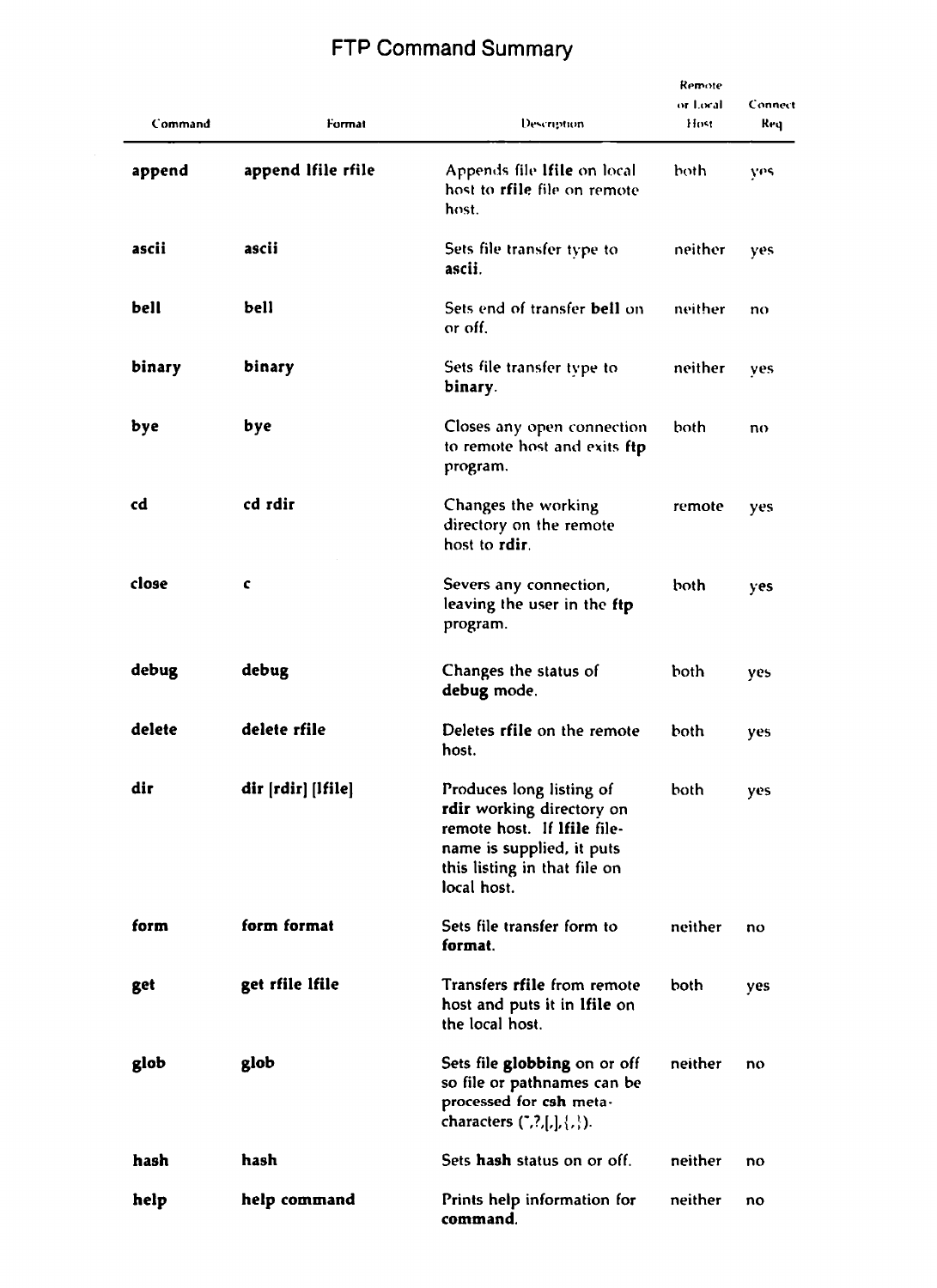| Command | Format                      | Description                                                                                                                                                            | Remote<br>or Local<br>Host | Connect<br>Req |
|---------|-----------------------------|------------------------------------------------------------------------------------------------------------------------------------------------------------------------|----------------------------|----------------|
| lcd     | lcd [Idir]                  | Changes the local host's<br>working directory to <b>ldir</b> .<br>If no directory is specified,<br>it changes by default to the<br>home directory.                     | local                      | no             |
| ls      | ls [rdir] [Ifile]           | Produces a short listing of<br>the contents of the rdir on<br>the remote host. If <b>Ifile</b> is<br>specified, it puts the listing<br>in this file on the local host. | remote                     | yes            |
| mdelete | mdelete rfile1 rfile2       | Deletes file rfile1 and rfile2<br>on the remote host.                                                                                                                  | remote                     | yes            |
| mdir    | mdir rfile1 rfile2<br>lfile | Obtains a long listing of the<br>files rfile1 and rfile2 on<br>the remote host and puts<br>this listing in Ifile on the<br>local host.                                 | both                       | yes            |
| mget    | mget rfile1 rfile2          | Retrieves a copy of rfilel<br>and rfile2 and places them<br>in files of the same name<br>in the current working<br>directory on the local host.                        | both                       | yes            |
| mkdir   | (See Page 4-9)              |                                                                                                                                                                        |                            |                |
| mls     | mls rdir1 rdir2  lfile      | Obtains a listing of<br>directories rdir1 and rdir2<br>and places it in Ifile.                                                                                         | both                       | yes            |
| mode    | mode name                   | Changes the file transfer<br>mode to name.                                                                                                                             | neither                    | yes            |
| mput    | mput Ifile1 Ifile2          | Puts a copy of the files<br><b>Ifile1 Ifile2</b> in the working<br>directory on remote host.                                                                           | both                       | yes            |
| open    | open host (port)            | Opens a connection to $\sqrt{ }$<br>host.                                                                                                                              | both                       | no             |
| prompt  | prompt                      | Sets <b>prompt</b> to on or off.                                                                                                                                       | neither                    | no             |
| put     | put Ifile rfile             | Copies Ifile from the local<br>host into rfile in the cur-<br>rent working directory of<br>the remote host.                                                            | neither                    | ves            |
| pwd     | pwd                         | Prints the name of the<br>current working directory<br>on the remote host.                                                                                             | remote                     | yes            |
| quit    | quit                        | Alias of bye.                                                                                                                                                          | both                       | no             |

# FTP Command Summary (Continued)